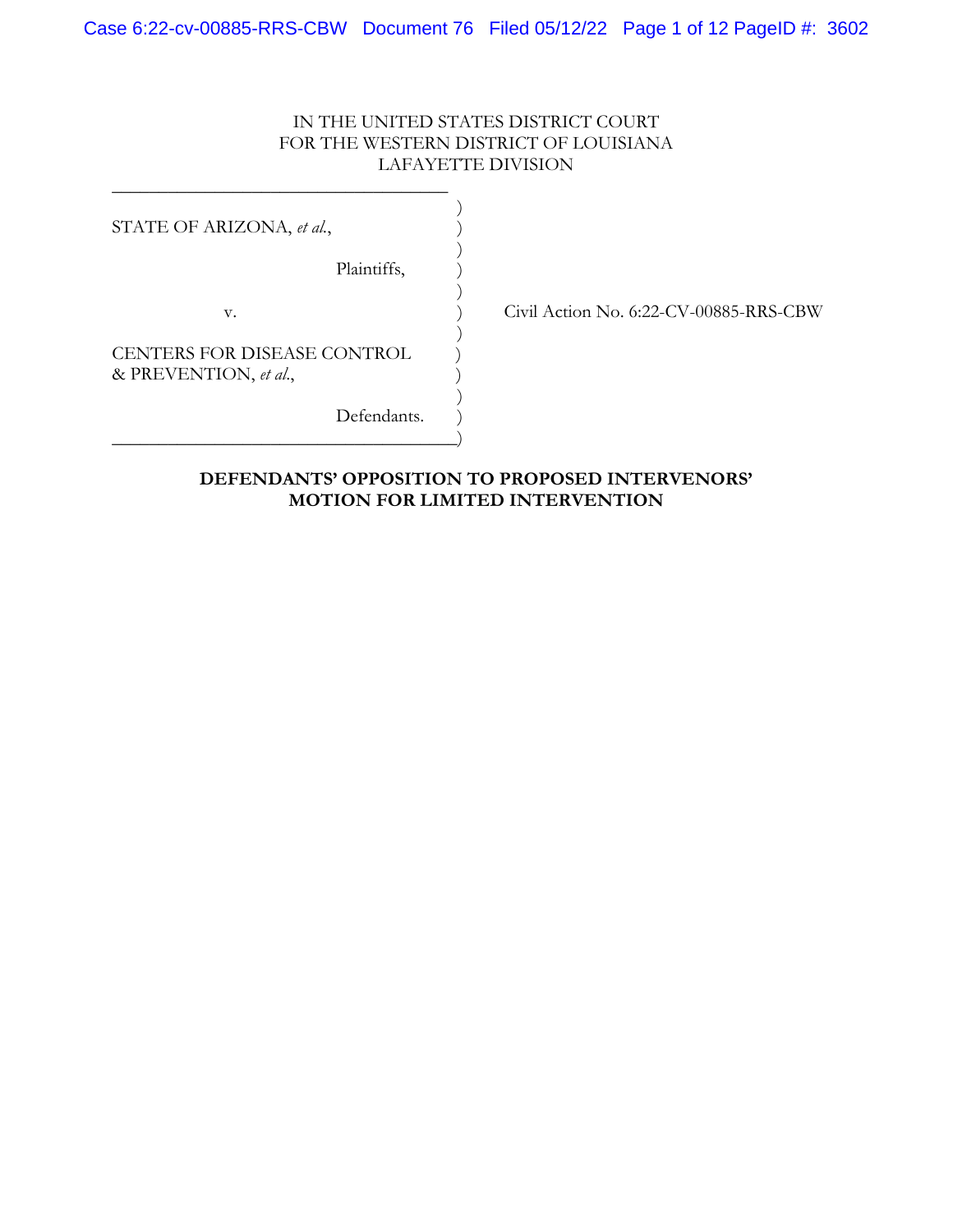### **INTRODUCTION**

Before the Court is a motion by two potential asylum seekers and an advocacy organization wishing "to intervene in this litigation to make a single argument" about the scope of any relief this Court may ultimately order. Proposed Intervenors' Mot. for Limited Intervention at 1, ECF No. 62 ("Mot."). Their motion should be denied. Proposed Intervenors are not entitled to intervention as of right because Defendants adequately represent their interests. Defendants and Proposed Intervenors have the same ultimate objective—namely, upholding the termination of an emergency public health measure known as Title 42.<sup>1</sup> Therefore, the Court must presume that Defendants adequately represent the Proposed Intervenors' interests, absent a showing of adversity of interest, collusion, or nonfeasance—a presumption that Proposed Intervenors fail to overcome. Proposed Intervenors also fail to meet at least one of the prerequisites for permissive intervention, as they do not present any claim or defense that could be asserted against the existing parties to this litigation. In any event, Proposed Intervenors' request for permissive intervention should be denied because (1) Defendants adequately represent their interests; (2) intervention could harm the federal government's interest in controlling litigation over federal directives; and (3) intervention is unnecessary, as Proposed Intervenors may advance their scope-of-relief argument in an *amicus* brief. Accordingly, Defendants respectfully request that the Court deny the motion to intervene.

#### **STANDARD OF REVIEW**

Federal Rule of Civil Procedure  $24(a)(2)$  establishes four requirements for intervention as of right: "(1) the application for intervention must be timely; (2) the applicant must have an interest relating to the property or transaction which is the subject of the action; (3) the applicant must be so situated that the disposition of the action may, as a practical matter, impair or impede his ability to protect that interest; [and] (4) the applicant's interest must be inadequately represented by the existing parties to the suit." *Haspel & Davis Milling & Planting Co. v. Bd. of Levee Comm'rs of The Orleans Levee* 

 $\overline{a}$ 

<sup>&</sup>lt;sup>1</sup> Details about the Title 42 policy and other relevant background regarding this litigation can be found in Defendants' memorandum in opposition to Plaintiffs' motion for a preliminary injunction. *See* ECF No. 40 at 4–10.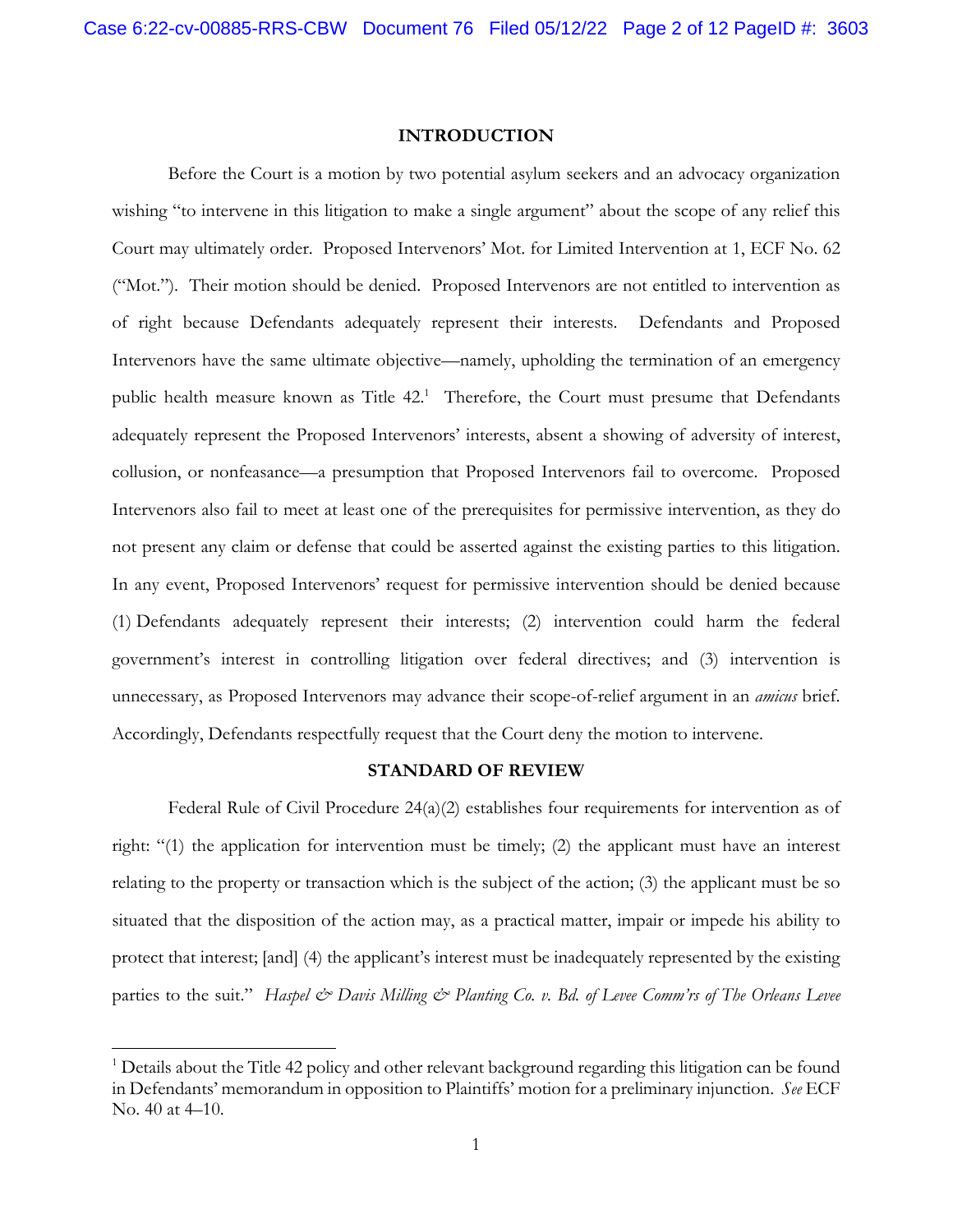*Dist.*, 493 F.3d 570, 578 (5th Cir. 2007) (quoting *New Orleans Pub. Serv., Inc. v. United Gas Pipe Line Co.*  ("*NOPSI*"), 732 F.2d 452, 463 (5th Cir. 1984)). "Failure to satisfy any one requirement precludes intervention of right." *Id.* A would-be intervenor bears the burden of establishing that it meets each requirement. *See generally Texas v. United States*, 805 F.3d 653 (5th Cir. 2015).

Federal Rule of Civil Procedure 24(b)(1)(B) provides for permissive intervention: "On timely motion, the court may permit anyone to intervene who . . . has a claim or defense that shares with the main action a common question of law or fact." Even where these requirements are satisfied, "[p]ermissive intervention 'is wholly discretionary with the [district] court.'" *Kneeland v. Nat'l Collegiate Athletic Ass'n*, 806 F.2d 1285, 1289 (5th Cir. 1987) (quoting *NOPSI*, 732 F.2d at 470–71). In resolving a request for permissive intervention, the Court should consider "whether the intervenors' interests are adequately represented by other parties"; "whether they 'will significantly contribute to full development of the underlying factual issues in the suit"'; and "the effect [of intervention] on the existing parties." *NOPSI*, 732 F.2d at 472–73 (citations omitted). "Orders denying permissive intervention are reviewed for clear abuse of discretion and will be reversed only if extraordinary circumstances are shown." *Trans Chem. Ltd. v. China Nat'l Machinery Imp. & Exp. Corp.*, 332 F.3d 815, 822 (5th Cir. 2003) (citation and internal punctuation omitted).

#### **ARGUMENT**

## **I. Proposed Intervenors Are Not Entitled To Intervention As Of Right Because Defendants Adequately Represent Their Interests.**

Even if Proposed Intervenors could establish the first three requirements for intervention as of right, including the "legally protected interest" requirement, *cf.* Pls.' Br. in Opp'n to Proposed Intervenors' Mot. for Limited Intervention at 7–8, ECF No. 74 (quoting *Texas*, 805 F.3d at 658), they fail to meet the fourth requirement—*i.e.*, that their interests are "inadequately represented by the existing parties to the suit," *Haspel*, 493 F.3d at 578.

## **A. The Federal Government Is Presumptively An Adequate Representative Of Proposed Intervenors' Interests.**

 The Fifth Circuit has recognized "two presumptions of adequate representation." *Texas v. United States*, 805 F.3d at 661 (citation omitted). "One presumption arises when 'the would-be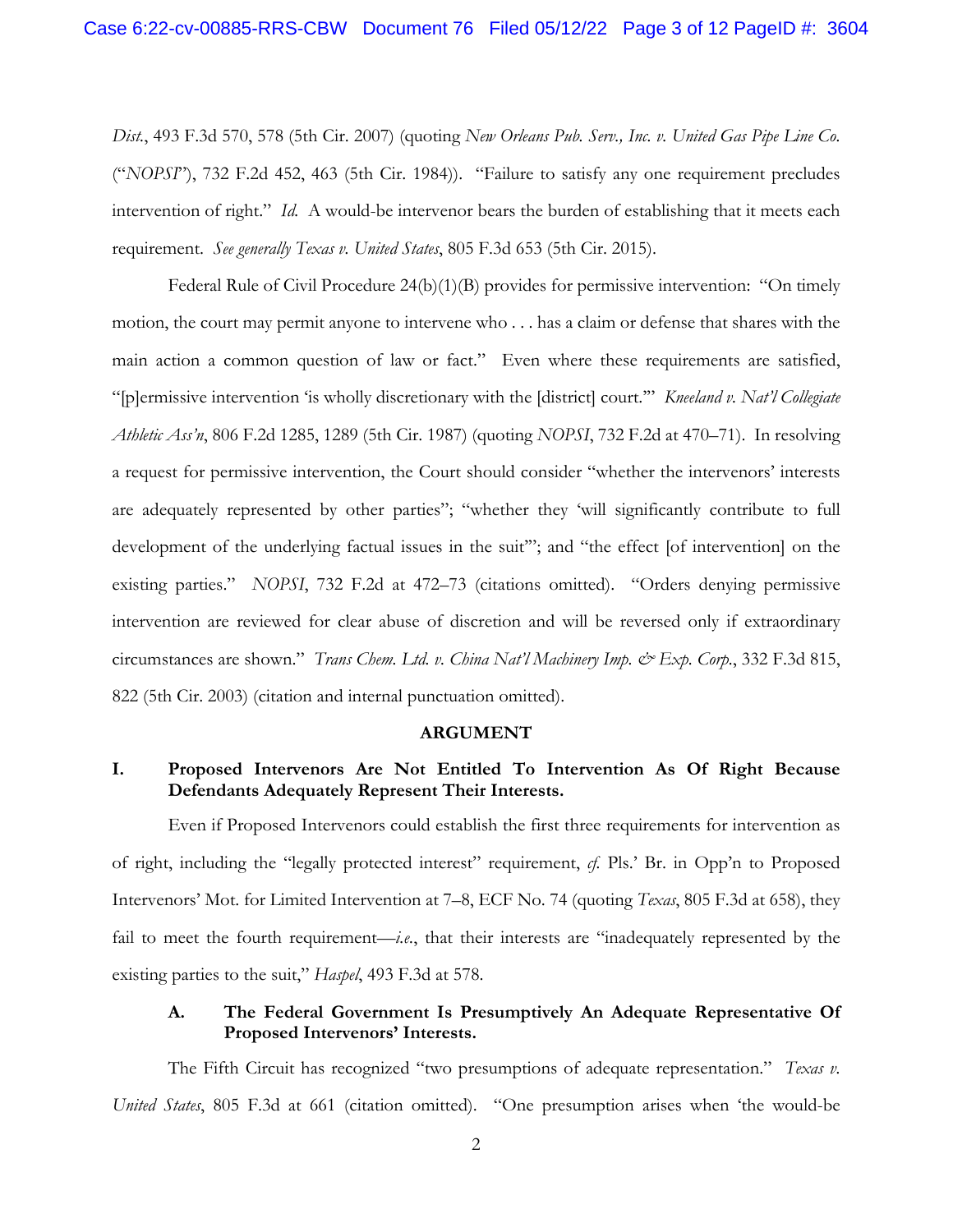intervenor has the same ultimate objective as a party to the lawsuit.'" *Id.* (citation omitted). The other presumption arises in suits "involving a matter of sovereign interest," where the government "is presumed to represent the interests of all of its citizens." *Hopwood v. Texas*, 21 F.3d 603, 605 (5th Cir. 1994). Both presumptions apply here—as Proposed Intervenors all but concede, *see* Mot. at 11–12 (acknowledging that both presumptions "arguably" apply and proceeding to "assum[e] [they] apply").

 Courts have repeatedly held that the first presumption applies where the existing party and the would-be intervenor both desire to uphold a challenged government policy in its entirety. *See Hopwood*, 21 F.3d at 605–06 (affinity groups' "ultimate objective was the same as the State's: to defend the affirmative action program"); *Bush v. Viterna*, 740 F.2d 350, 356 (5th Cir. 1984) (Texas Association of Counties and government defendants had "the same objectives—to uphold the present standards and practices of the [government entity]"); *Louisiana v. Biden*, 338 F.R.D. 219, 224 (W.D. La. 2021) (conservation groups and government defendants had "same ultimate objective," *i.e.*, upholding the government's authority to pause new oil and gas leases on public lands); *Texas v. United States*, No. 6:21-cv-00003, 2021 WL 411441, at \*3 (S.D. Tex. Feb. 6, 2021) ("The Proposed Intervenors have the same ultimate goal as the Defendants—to allow implementation of the [challenged policy]."). Here, Proposed Intervenors share the same ultimate objective as Defendants: upholding the Title 42 Termination Order issued by the Centers for Disease Control and Prevention ("CDC") on April 1, 2022. *Compare* Defs.' Opp'n to Pls.' Mot. for Prelim. Inj. at 16–42, ECF No. 40 (vigorously defending the lawfulness of the Termination Order), *with* Mot. at 2 ("Proposed Intervenors agree with Defendants' position that the Title 42 Termination Order is lawful . . . ."). While Proposed Intervenors desire to focus on potential scope-of-relief questions, *see* Mot. at 13 n.10, their submissions make clear that their *ultimate* objective—like Defendants'—is the full termination of Title 42. *See* Mot. at 6, 10 (alleging that Innovation Law Lab's mission "has been frustrated during the period that Title 42 has barred access to asylum at the border"); Decl. of Stephen Manning ¶¶ 14–23, ECF No. 62-3 (similar); Decl. of Alicia De Los Angeles Duran Raymundo ¶¶ 15, 17–19, ECF No. 62-2 (expressing objective that "Title 42 ends"); Decl. of Kevin Alexei De Leon De Leon ¶ 14, ECF No. 62-1 (similar). Limiting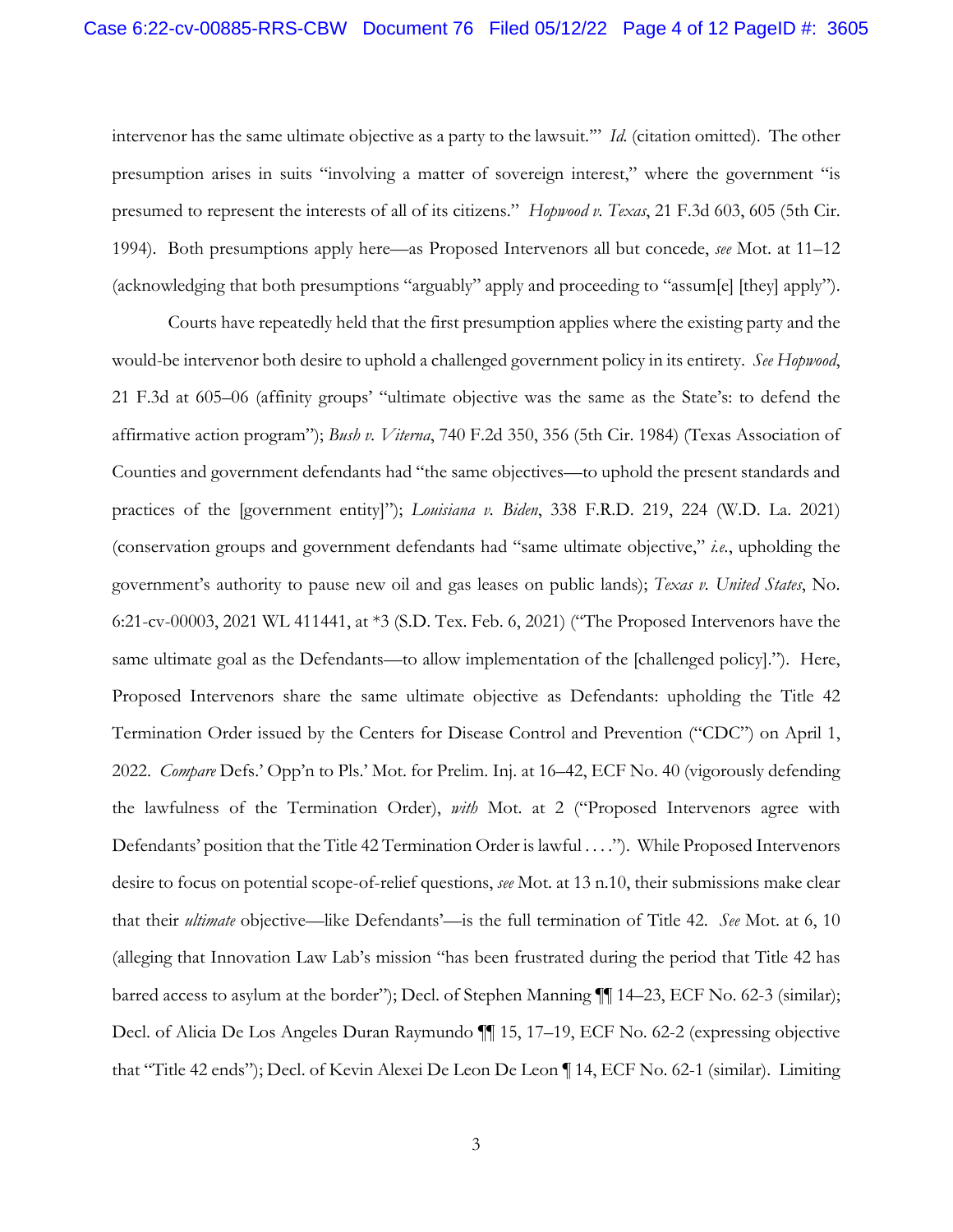a potential injunction of the Termination Order to Arizona and Texas is a fallback position that would only become relevant if this ultimate objective is not realized.

 The second presumption of adequate representation applies with equal force. There should be no serious dispute that the CDC's termination of Title 42 is a "matter of sovereign interest," *Hopwood*, 21 F.3d at 605, which the Department of Justice is legally charged with defending. *See Texas v. United States*, 2021 WL 411441, at \*3 (presumption applied to federal government's defense of temporary pause of removal of certain noncitizens); *see also Freedom from Religion Found., Inc. v. Geithner*, 644 F.3d 836, 841 (9th Cir. 2011) (presumption of adequacy is "nowhere more applicable" than where, as here, "the Department of Justice deploys its formidable resources to defend" a federal directive) (citation omitted)). Proposed Intervenors' contention that Defendants do not "represent [them]," Mot. at 13, misunderstands the relevant inquiry; the question "is whether [the government] adequately represents the [would-be intervenors'] *interests*, and not whether the [government] is actually representing [them] as a party (which [the government] does not purport to do)," *Haspel*, 493 F.3d at 579.

### **B. Proposed Intervenors Fail To Rebut The Presumption Of Adequate Representation.**

Proposed Intervenors err in asserting that their burden of establishing inadequate representation is "minimal." Mot. at 11, 14 (citation omitted). Where, as here, the existing party is a presumptively adequate representative, "a much stronger showing of inadequacy is required." *Terrebonne Par. Branch NAACP v. Jindal*, No. 14-cv-069, 2016 WL 2743525, at \*5 (M.D. La. May 11, 2016) (quoting *Hopwood*, 21 F.3d at 605). Specifically, where the "same ultimate objective" presumption applies, "the applicant for intervention must show adversity of interest, collusion, or nonfeasance on the part of the existing party to overcome the presumption." *Texas v. United States*, 805 F.3d at 661–62 (citation omitted). Similarly, where the "government-representative" presumption applies, the would-be intervenor "must show 'that its interest is in fact different from that of the [governmental entity] and that the interest will not be represented by [it].'" *Id.* at 662 (citation omitted).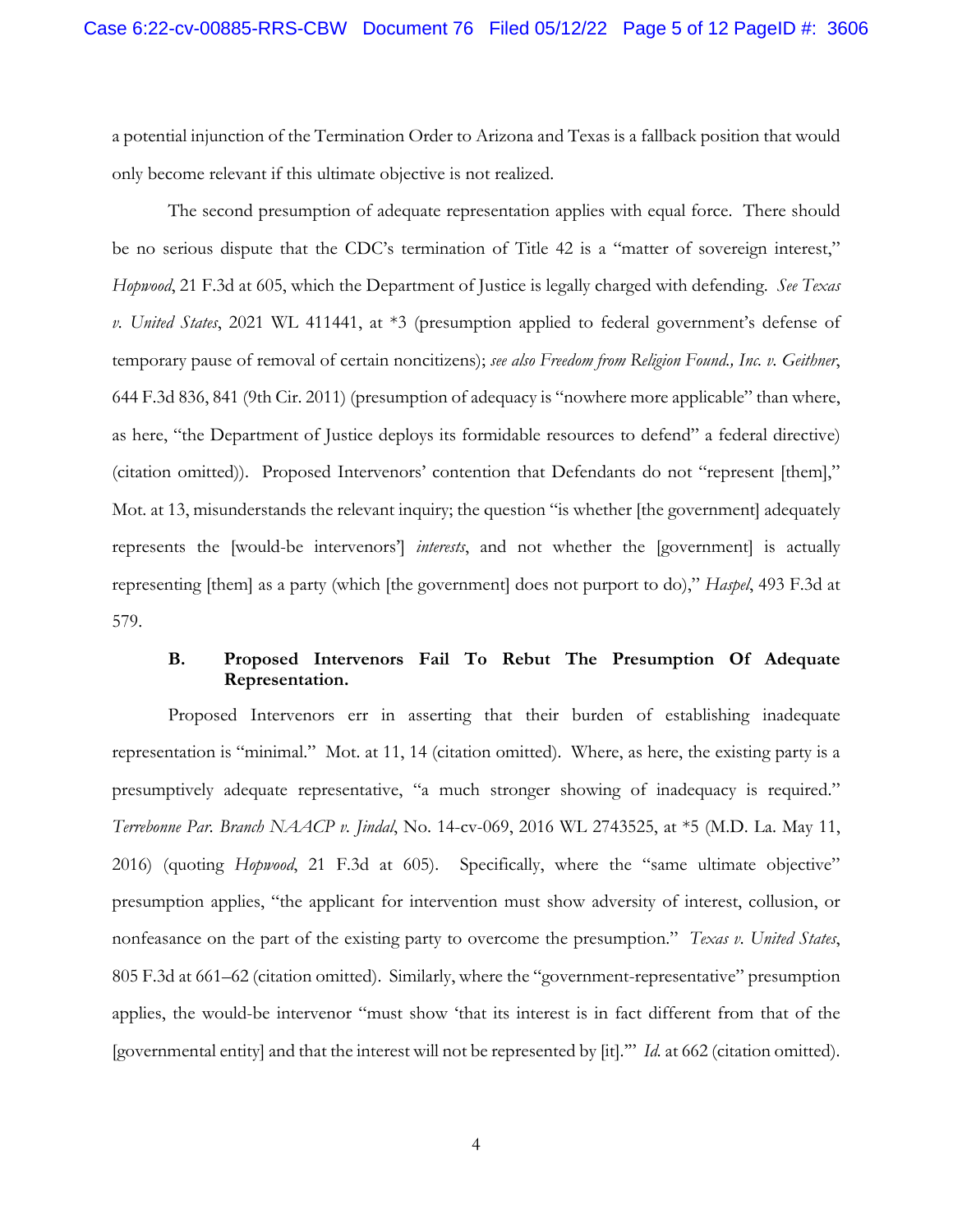In the present case, Proposed Intervenors make no attempt to overcome the presumption of adequate representation by alleging collusion or nonfeasance; they assert only that there is an "'adversity of interest[s]' between Defendants and Proposed Intervenors." Mot. at 11–12 (citation omitted). Proposed Intervenors contend that they have "a very different reason" from Defendants for seeking to uphold the termination of Title 42: they desire to "obtain. humanitarian protection" whereas Defendants seek to uphold "the federal government's authority to enforce immigration laws." *Id.* at 12–13. But it is nearly always true that advocacy groups seeking to intervene in defense of a government policy have their own unique *reasons* for doing so, and this is insufficient to overcome the presumption of adequate representation. *See, e.g.*, *Hopwood*, 21 F.3d at 605–06. Instead, Proposed Intervenors' burden is to demonstrate adversity of *interest*.

Proposed Intervenors maintain that their interests are not being adequately represented because they wish to address scope-of-relief issues not addressed in Defendants' opposition to Plaintiffs' motion for preliminary injunction. *See* Mot. at 8. This contention fails. "[D]isagreement over litigation decisions is almost always insufficient to demonstrate inadequate representation under Rule 24(a)(2)." *In re Toyota Hybrid Brake Litig.*, No. 4:20-cv-127, 2020 WL 6161495, at \*16 (E.D. Tex. Oct. 21, 2020) (collecting cases); *see also Viterna,* 740 F.2d at 358; *Izzio v. Century Partners Golf Mgmt., L.P.*, No. 3:14-cv-03194, 2015 WL 5472845, at \*3 (N.D. Tex. Sept. 15, 2015). Representation does not become inadequate simply because an existing party may not "make all the arguments [the proposed intervenor] would make if he had his druthers." *Buchanan v. Sirius XM Radio, Inc.*, No. 3:17 cv-0728, 2019 WL 4054930, at \*4 (N.D. Tex. Aug. 28, 2019) (quoting *Ruiz v. Collins*, 981 F.2d 1256, 1256 (5th Cir. 1992) (per curiam) (unpublished table decision)), *appeal dismissed*, 2020 WL 1025596 (5th Cir. Jan. 3, 2020). If it did, "intervention of right would become almost automatic." *Toyota Hybrid*, 2020 WL 6161495, at \*16 (quoting *Stadin v. Union Elec. Co.*, 309 F.2d 912, 919 (8th Cir. 1962)).

Proposed Intervenors rely heavily on the Fifth Circuit's decision in *Texas v. United States*, *see*  Mot. at 12–13, but that case is distinguishable. There, the court held that the presumption of adequate representation was overcome because the intervenors not only "specif[ied] the particular ways in which their interests diverge[d] from the Government's" but also identified a particular issue in the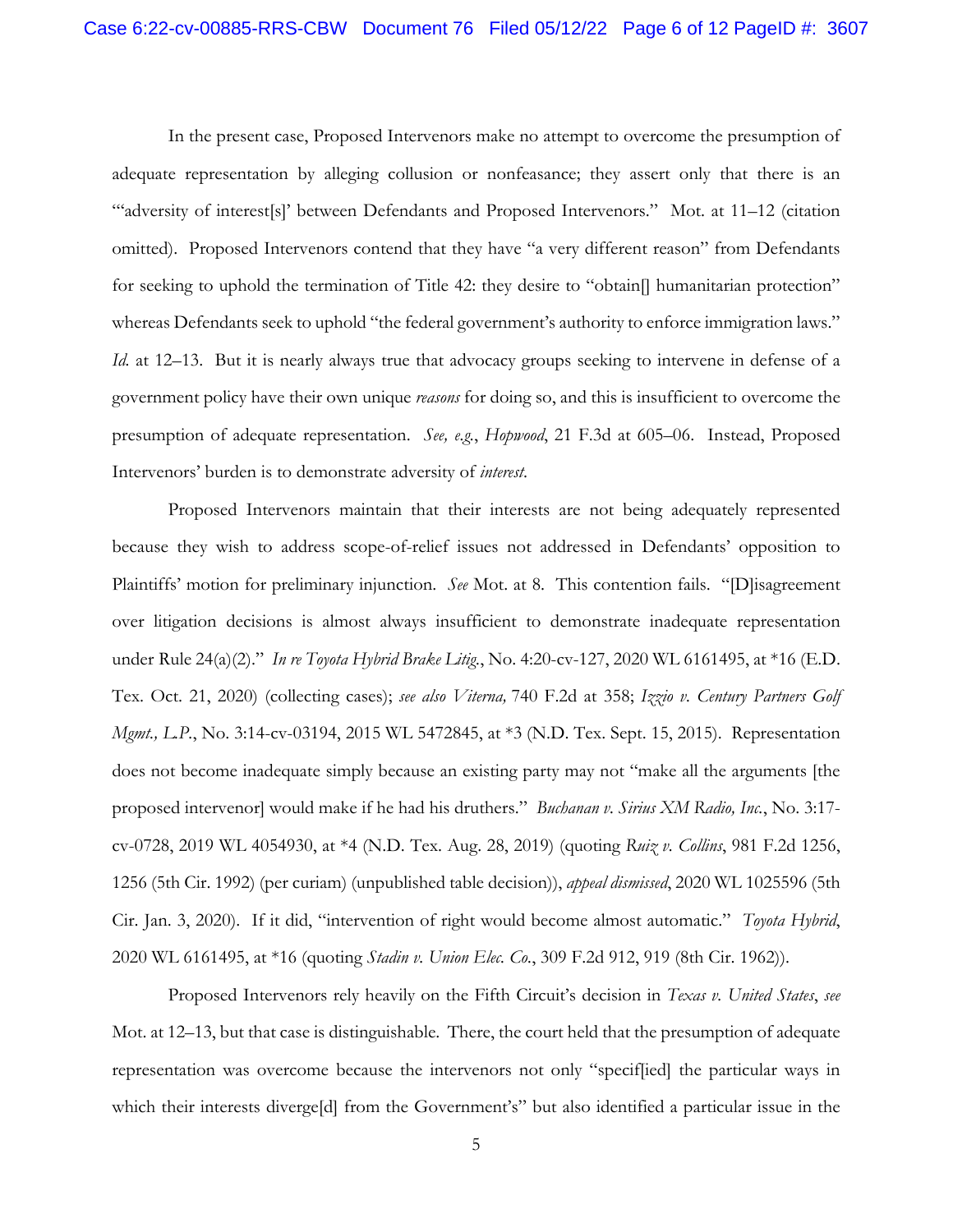litigation on which the government's position was "directly adverse" to their own. *Texas v. United States*, 805 F.3d at 663. Specifically, the Government "t[ook] the position that the States may refuse to issue driver's licenses" to recipients of Deferred Action for Parents of Americans and Lawful Permanent Residents ("DAPA"), while the intervenors—potential DAPA recipients with an interest in obtaining licenses—took the opposite position. *Id.* The court found that this direct adversity with respect to a specific issue in the litigation overcame the presumption of adequate representation. *Id.*

Here, by contrast, Defendants and Proposed Intervenors are not directly adverse on any issue. Instead, Proposed Intervenors seek only "to make a single argument" that Defendants have not advanced. *See* Mot. at 1. Thus, the present case is more analogous to two recent decisions from this District, each of which denied advocacy groups' attempt to intervene because the groups shared the government's "ultimate objective" of upholding the challenged policy—even though the would-be intervenors' "sole aim [of] environmental conservation" differed from the government's inevitable need to "balance a wide variety of interests." *Am. Petroleum Inst. v. U.S. Dep't of Interior*, No. 2:21-cv-02506, 2022 WL 1297802, at \*4–5 (W.D. La. Apr. 29, 2022); *see Louisiana*, 338 F.R.D. at 224. The critical point is that Defendants have vigorously defended the Termination Order, and Proposed Intervenors "ha[ve] not shown that [their] goals and [Defendants'] goals . . . are, in any way, opposed." *Brackeen v. Zinke*, No. 4:17-cv-00868, 2018 WL 10561984, at \*4 (N.D. Tex. June 1, 2018) (distinguishing *Texas v. United States* on this basis). Further, Proposed Intervenors cite no case in which inadequate representation has been premised on an existing party's failure to make a particular argument, and finding inadequate representation under these circumstances would be particularly inapt because Proposed Intervenors may advance their argument as *amici*.

#### **II. Proposed Intervenors' Request For Permissive Intervention Should Be Denied.**

The Court should also deny Proposed Intervenors' request for permissive intervention under Rule 24(b). For one thing, Proposed Intervenors do not present any "claim or defense," Fed. R. Civ. P. 24(b)(1)(B); instead, they seek to present argument on a legal issue that would only arise if Plaintiffs were to prevail on their claim. In any event, even if Proposed Intervenors met all the requirements of Rule 24(b)(1)(B), the Court should still exercise its broad discretion to deny permissive intervention.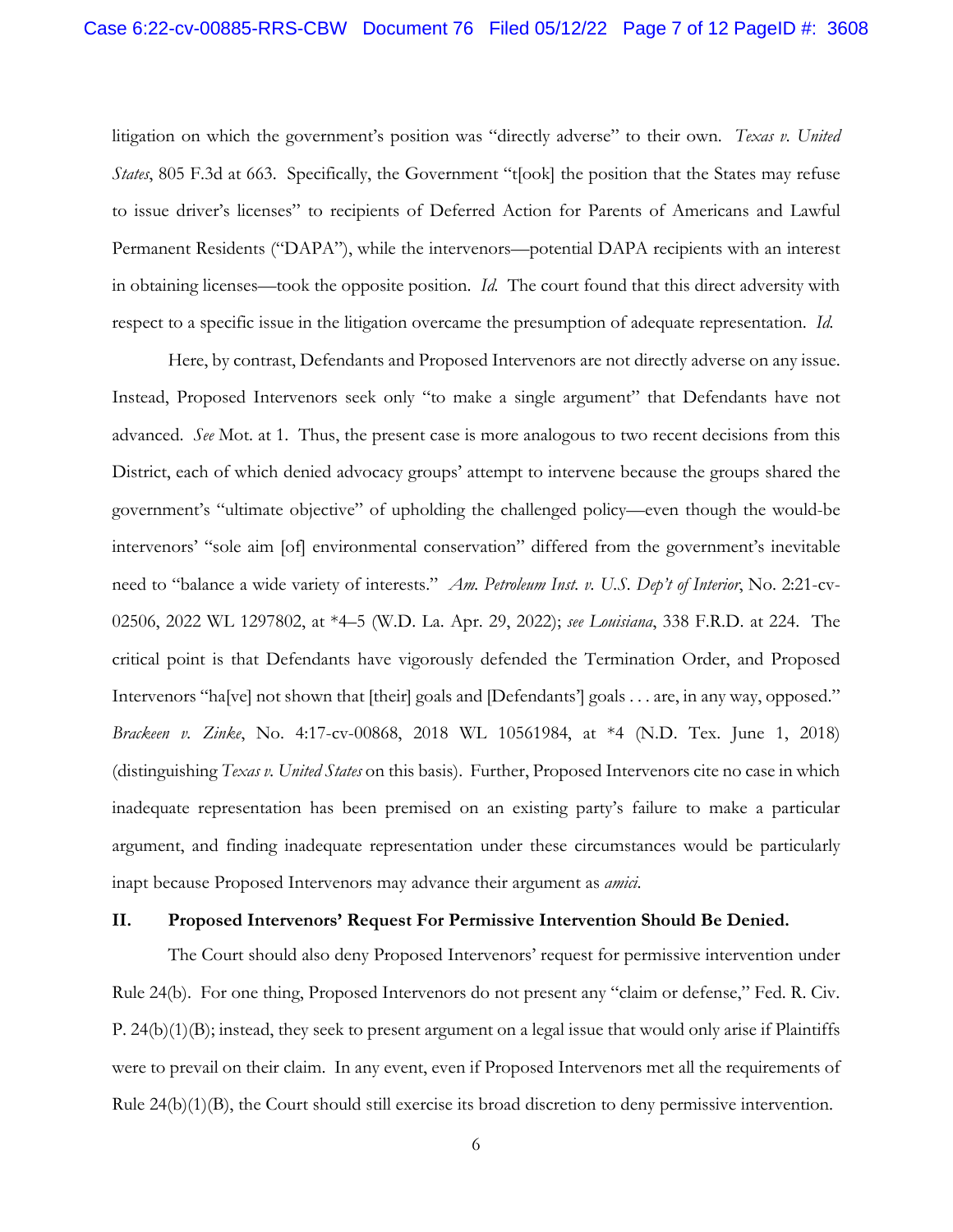## **A. Proposed Intervenors Cannot Intervene Under Rule 24(b) Because They Have No Claims Or Defenses To Assert.**

A non-party seeking permissive intervention must present a "*claim or defense* that shares with the main action a common question of law or fact." Fed. R. Civ. P. 24(b)(1)(B) (emphasis added). It must be the kind of claim or defense "that can be raised in courts of law as part of an actual or impending lawsuit," *Amchem Prods., Inc. v. Windsor*, 521 U.S. 591, 623 n.18 (1997) (citation omitted), and for which there are "independent jurisdictional grounds," *Harris v. Amoco Prod. Co.*, 768 F.2d 669, 675 (5th Cir. 1985) (citations omitted). These requirements reflect Rule 24's purpose of promoting judicial economy by "prevent [ing] multiple lawsuits where common questions of law or fact are involved." *Slade v. Progressive Sec. Ins.*, No. 11-cv-2164, 2018 WL 4054928, at \*3 (W.D. La. Aug. 6, 2018) (quoting *Deus v. Allstate Ins. Co.*, 15 F.3d 506, 525 (5th Cir. 1994)), *report and recommendation adopted*, 2018 WL 4089108 (W.D. La. Aug. 24, 2018); *see also United States v. Metro. St. Louis Sewer Dist.*, 569 F.3d 829, 840 (8th Cir. 2009) ("The purpose of intervention is to 'promote[ ] the efficient and orderly use of judicial resources by allowing persons, *who might otherwise have to bring a lawsuit on their own* to protect their interests or vindicate their rights, to join an ongoing lawsuit instead.'" (emphasis added) (citation omitted)).

In this case, permissive intervention is unavailable because Proposed Intervenors do not present any claim or defense. Instead, they "seek to intervene in this litigation to make a single argument" regarding the geographical scope of any relief awarded. Mot. at 1; *see also id.* at 8. This case concerns whether the Federal Government complied with the APA in issuing the Termination Order; Proposed Intervenors identify no basis for a related lawsuit between them and either Plaintiffs or Defendants. *Cf. Sierra Club v. Antwerp*, 523 F. Supp. 2d 5, 10 (D.D.C. 2007) (granting motion for permissive intervention when intervenors "would be subject to claims—namely violations of several federal statutes—'arising under' the laws of the United States" (quoting 28 U.S.C. § 1331)). Proposed Intervenors' lack of a claim or defense is further underscored by their failure to attach to their motion "a pleading that sets out the claim or defense for which intervention is sought," as required by Rule 24(c). Accordingly, Proposed Intervenors do not satisfy the plain language of Rule 24(b) and 24(c),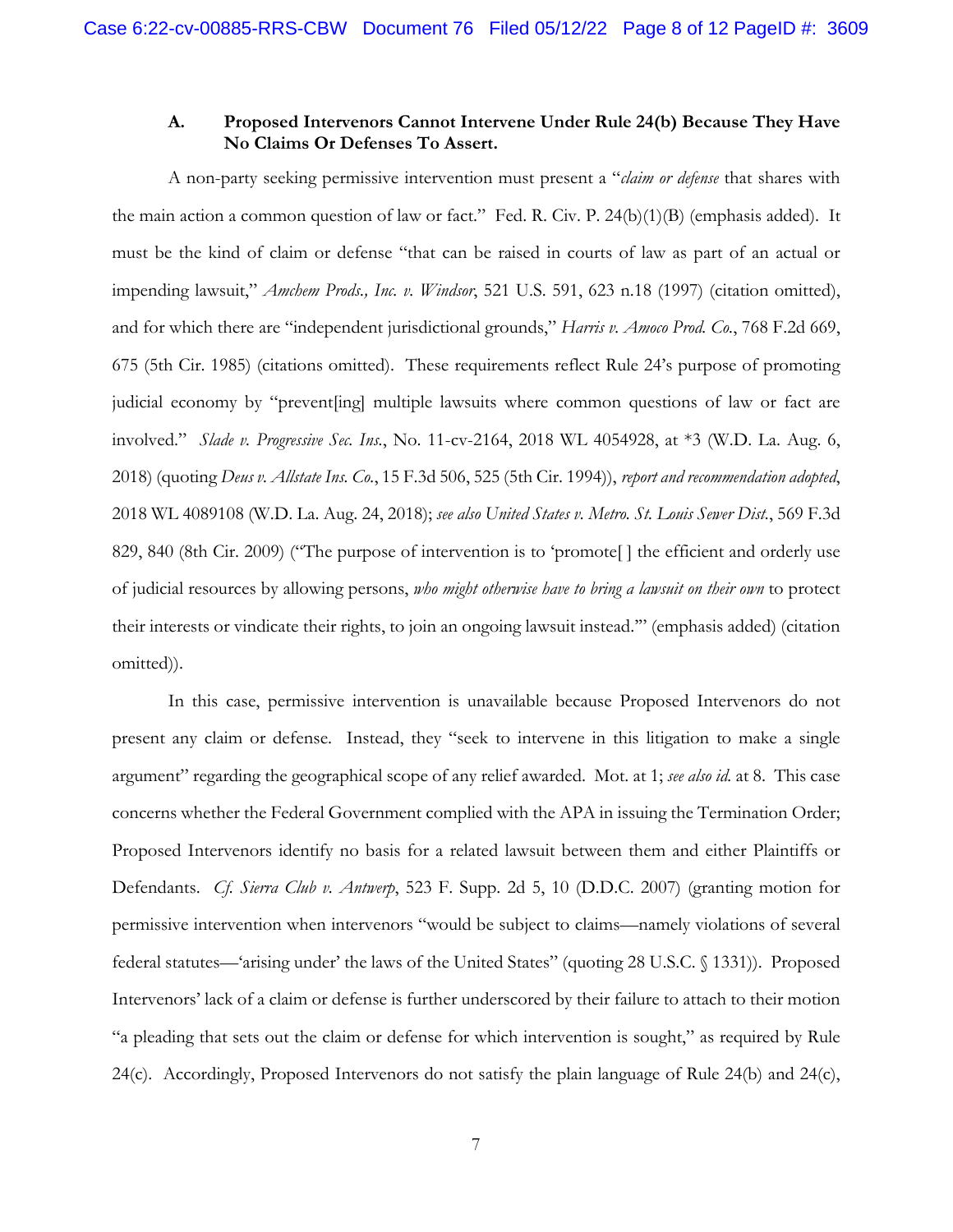so their motion for permissive intervention should be denied. *See Dixie Elec. Membership Corp. v. Cox Commc'ns La., LLC*, No. 13-cv-435, 2014 WL 3866113, at \*5 (M.D. La. Aug. 6, 2014) (denying motion for permissive intervention because would-be intervenor had "no claims or defenses" to assert).

### **B. Even If The Proposed Intervenors Met All The Requirements Of Rule 24(b), The Court Should Exercise Its Discretion To Deny Permissive Intervention.**

Even when the requirements of Rule 24(b) are satisfied, "[p]ermissive intervention 'is wholly discretionary with the [district] court.'" *NOPSI*, 732 F.2d at 470–71 (citation omitted). "In acting on a request for permissive intervention, it is proper to consider, among other things, 'whether the intervenors' interests are adequately represented by other parties.'" *Id.* at 472 (citation omitted). Where, as here, the proposed intervenors' interests are adequately represented by an existing party, *see supra* Part I, that is sufficient grounds for denying not only intervention as of right but also permissive intervention. *See, e.g.*, *Louisiana*, 338 F.R.D. at 224 (citing *Hopwood*, 21 F.3d at 606).

Another factor is whether the proposed intervenors "will significantly contribute to full development of the underlying factual issues in the suit." *NOPSI*, 732 F.2d at 472 (citation omitted). This factor also weighs against permissive intervention. The present case involves APA claims to be decided on the basis of an administrative record that Defendants have already produced, *see* ECF No. 39. Proposed Intervenors would have no apparent role in developing the factual record. *See Goonsuwan v. Ashcroft*, 252 F.3d 383, 391 n.15 (5th Cir. 2001) ("It is a bedrock principle of judicial review that a court reviewing an agency decision should not go outside of the administrative record."); *Fla. Power & Light Co. v. Lorion*, 470 U.S. 729, 744 (1985) (similar).

"The effect [of intervention] on the existing parties is also to be considered." *NOPSI*, 732 F.3d at 473. The Fifth Circuit has recognized that when an intervenor obtains "full party rights," "the control of the original parties over their own lawsuit is significantly diminished." *Id.* Here, permitting Proposed Intervenors to become "Parties to this case," as they request, Proposed Order, ECF No. 62-4, would interfere with the Department of Justice's prerogative to control "litigation in which the United States, an agency, or officer thereof is a party." 28 U.S.C. § 516; *see also* 28 C.F.R. § 0.20(b) (charging the Solicitor General with "[d]etermining whether, and to what extent, appeals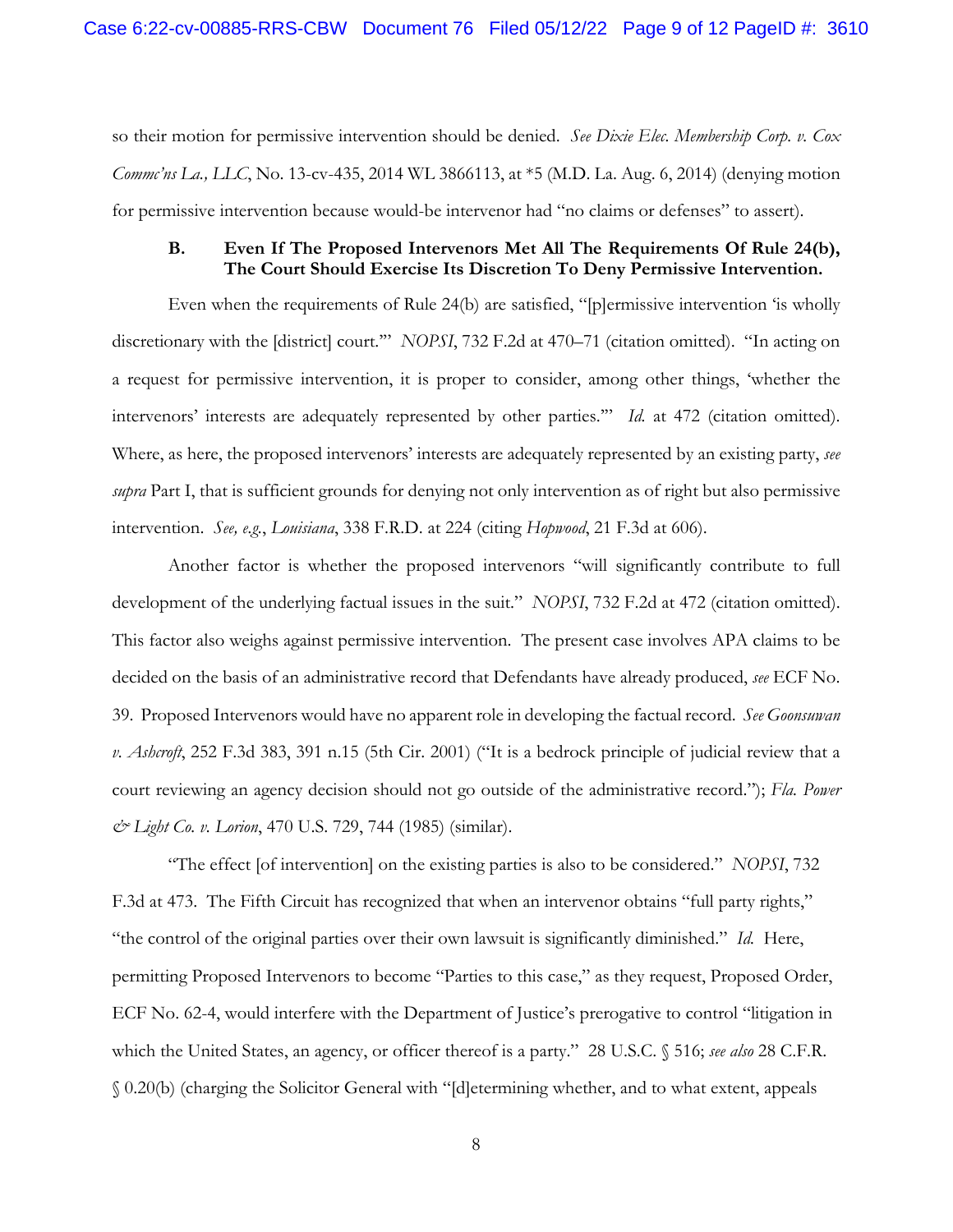will be taken by the Government"); *United States v. Associated Milk Producers, Inc.*, 534 F.2d 113, 117 (8th Cir. 1976) ("It is axiomatic that the Attorney General must retain considerable discretion in controlling government litigation and in determining what is in the public interest."); *cf. Saldano v. Roach*, 363 F.3d 545, 555 (5th Cir. 2004) (recognizing the Texas Attorney General's interest in maintaining control over the State's criminal cases).

By contrast, Proposed Intervenors can fully realize their stated objective—advancing "a single argument" about the scope of potential relief, Mot. at 1—by participating as *amici*. Indeed, they have already presented their argument to the Court. *See id.* at 15–25. "Intervention generally is not appropriate where the applicant can protect its interests and/or recover on its claim through some other means." *Deus*, 15 F.3d at 526. Accordingly, even if this Court finds that Proposed Intervenors satisfy Rule 24(b)'s requirements, it should deny their motion to intervene as parties and invite them instead to participate as *amici*.

### **CONCLUSION**

For the foregoing reasons, the pending motion to intervene should be denied.

Dated: May 12, 2022 Respectfully submitted,

BRIAN M. BOYNTON Principal Deputy Assistant Attorney General U.S. Department of Justice, Civil Division

JEAN LIN Special Litigation Counsel (NY #4074530)

*Joseph J. DeMott*  JOSEPH J. DEMOTT (VA #93981) JONATHAN D. KOSSAK (DC #991478) JOHN ROBINSON (DC #1044072) Trial Attorneys 1100 L St. N.W. Washington, DC 20530 U.S. Department of Justice, Civil Division Federal Program Branch (202) 514-3716 Jean.lin@usdoj.gov Joseph.DeMott@usdoj.gov Jonathan.kossak@usdoj.gov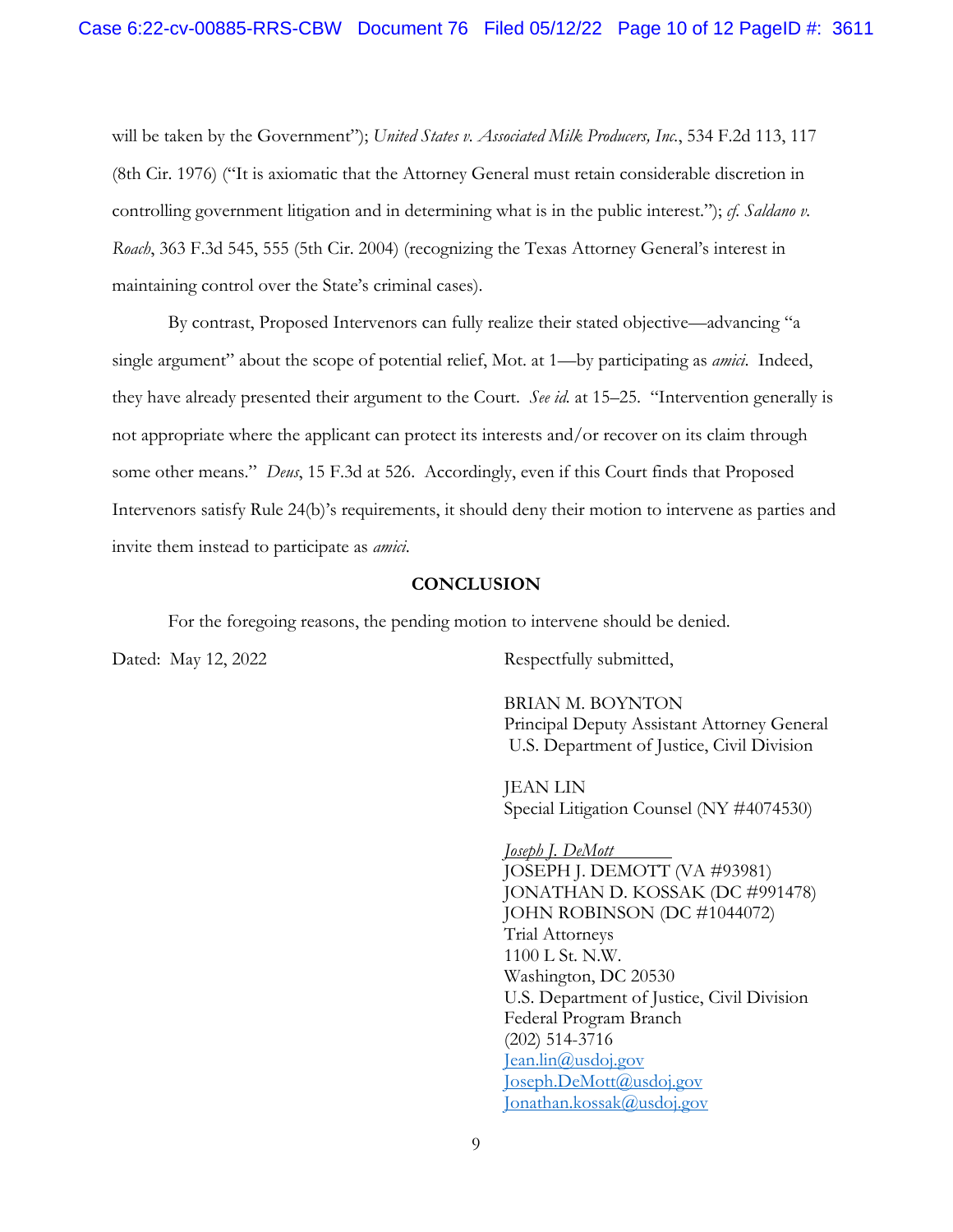Case 6:22-cv-00885-RRS-CBW Document 76 Filed 05/12/22 Page 11 of 12 PageID #: 3612

John.j.robinson@usdoj.gov

*Attorneys for Defendants*